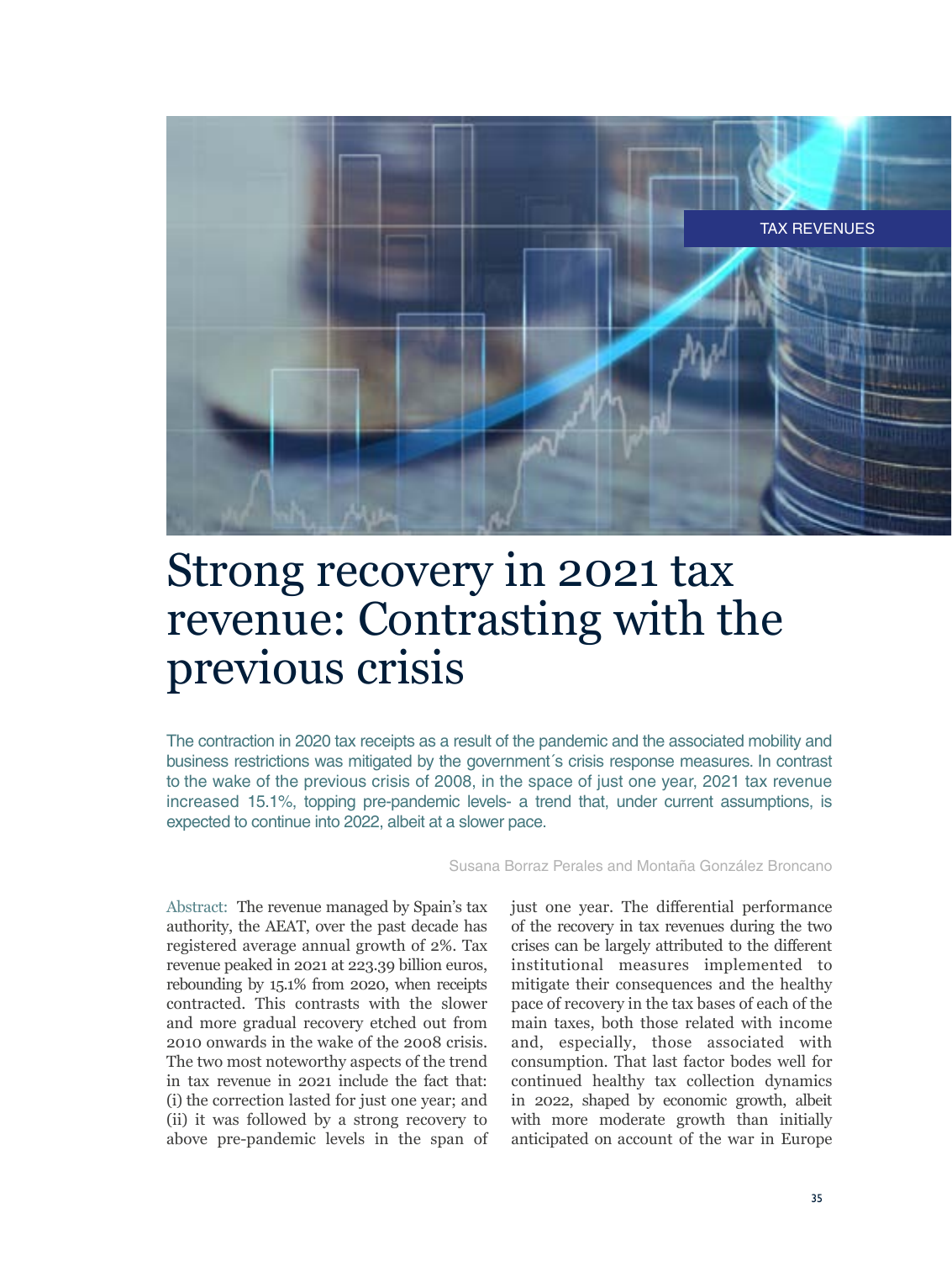" Among other things, government crisis mitigation measures unlocked tax receipts in 2021 that topped pre-pandemic levels by over 10 billion euros, to reach a record level of 223.39 billion euros, which was 1.3 billion euros above the figure budgeted for 2021.

and, above all, ongoing high inflation. These favourable tax dynamics, however, rest on the assumption that the measures passed to tackle the crisis unleashed by the war thus far, including the associated tax breaks, do not remain in place for an extended period.

## Positive tax collection trend over the past decade

Revenue from the taxes managed by the Spanish tax authority, the AEAT, has been trending higher since the financial crisis, registering average annual growth of 2% since 2009. Although the snapshot for the public coffers during that time is positive, it is important to recall that Spain has had to navigate two crises during the last 13 years. However, the reasons underpinning each were radically different, [1] as were the government's responses and measures to tackle their economic and social ramifications. As a result, the impact on tax revenue has also been different in terms of intensity and the specific impact on the different taxes.

The crisis unleashed in 2008 was characterised by a slower recovery in tax revenue, as it took five years for revenue to revisit precrisis levels, with receipts plummeting in 2009 (-17% YoY), by far more than the contraction in GDP (-3.6% YoY). In contrast, in response to the more recent crisis of 2020, the government passed a specific package of measures designed to mitigate the fallout from the coronavirus, sized at nearly 80 billion euros between 2020 and 2021. That response: i) contained the drop in revenue in 2020 to 8.8% year-on-year, which is one percentage point less than the contraction

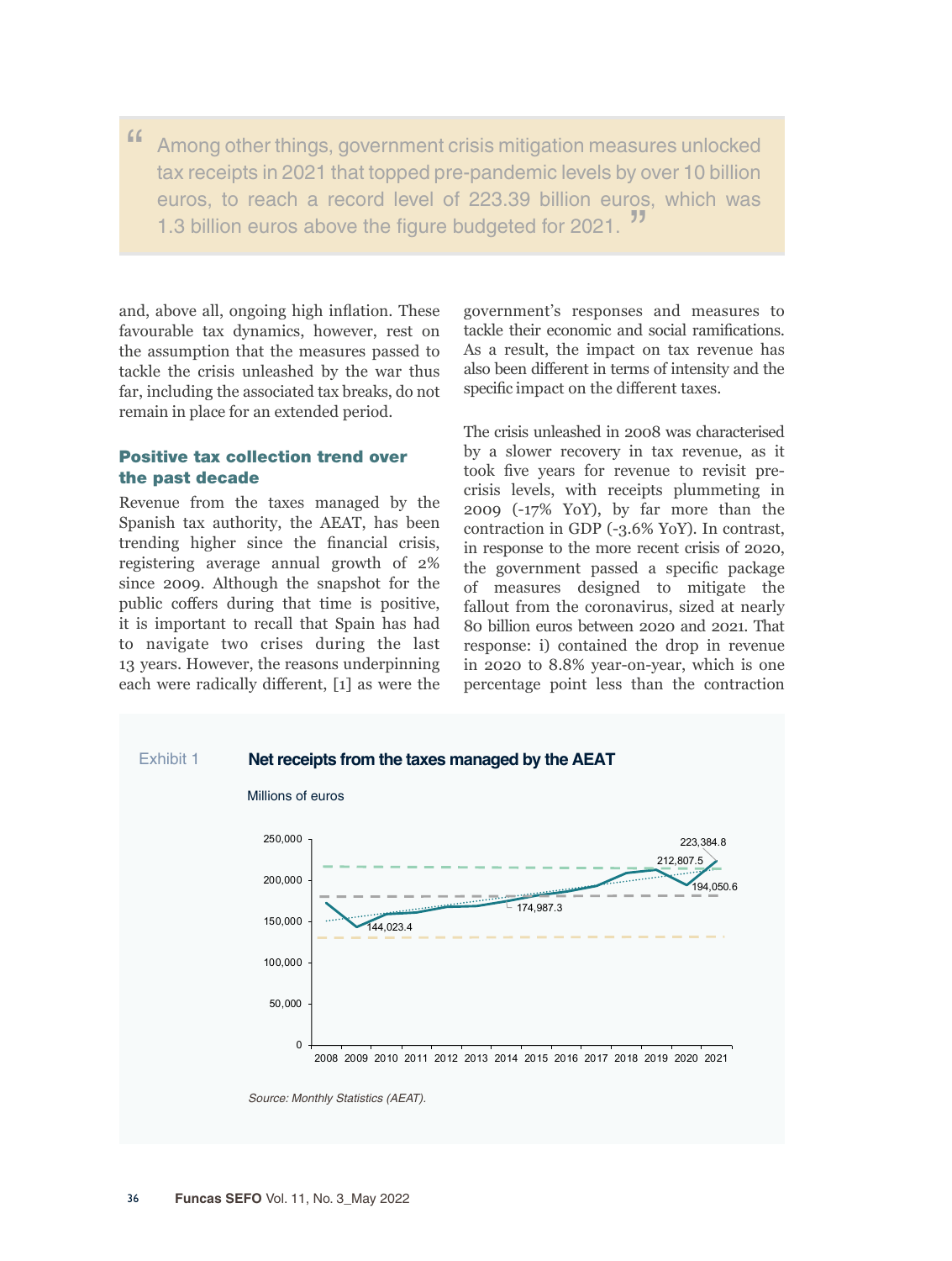

in GDP; ii) limited the duration of the crisis to just one year – the economy rebounded in 2021, fuelling significant growth in revenue (+15.1%, above the growth in nominal GDP of 7.4%); and iii) unlocked tax receipts in 2021 that topped pre-pandemic levels by over 10 billion euros, to reach a record level of 223.39 billion euros, which was 1.3 billion euros above the figure budgeted for 2021.

## Impact on tax revenue of the health and economic crisis of 2020 by comparison with the financial crisis of 2008

As already noted, the most remarkable thing about the impact on tax revenue of the crisis of 2020 is the speed of the recovery to prepandemic levels, most notably towards the end of 2021, thanks to the recovery in employment and jump in inflation.

The pace of recovery of pre-crises tax revenue levels was radically different in both crises. Tax revenue increased by 15.1% in 2021, well above the recovery observed in the wake of the previous crisis – five points above the growth registered in 2010 and even more so compared to the rates of growth sustained in subsequent years (2011-2019).

However, in contrast to what happened in 2021, the healthy pace of recovery in revenue observed in 2010 was not enough to push receipts back above the previous highs of 2005. It took until 2018, a year of significant growth in tax revenue (+7.6%), for Spain to revisit 2005 levels, with growth over most of the previous years limited to less than 5% yearon-year.

The factors driving the recovery in tax revenue also differed starkly between the two crises. The growth in revenue in 2010 was mainly attributable to the reduction of the refunds in personal income tax (PIT), corporate income tax (CIT) and VAT that were applied for in respect of 2009 (reimbursed in 2010), with a cash impact in 2010 of 11.35 billion euros. [2] There was also an increase in revenue from payments deferred in prior years and the results of inspections, which increased by 25.2% from 2009 (2.45 billion euros).

However, the trend in tax revenue in 2010 was shaped above all by the boost provided by the fiscal austerity measures passed. Those measures had an estimated impact of 6.14 billion euros, which was responsible for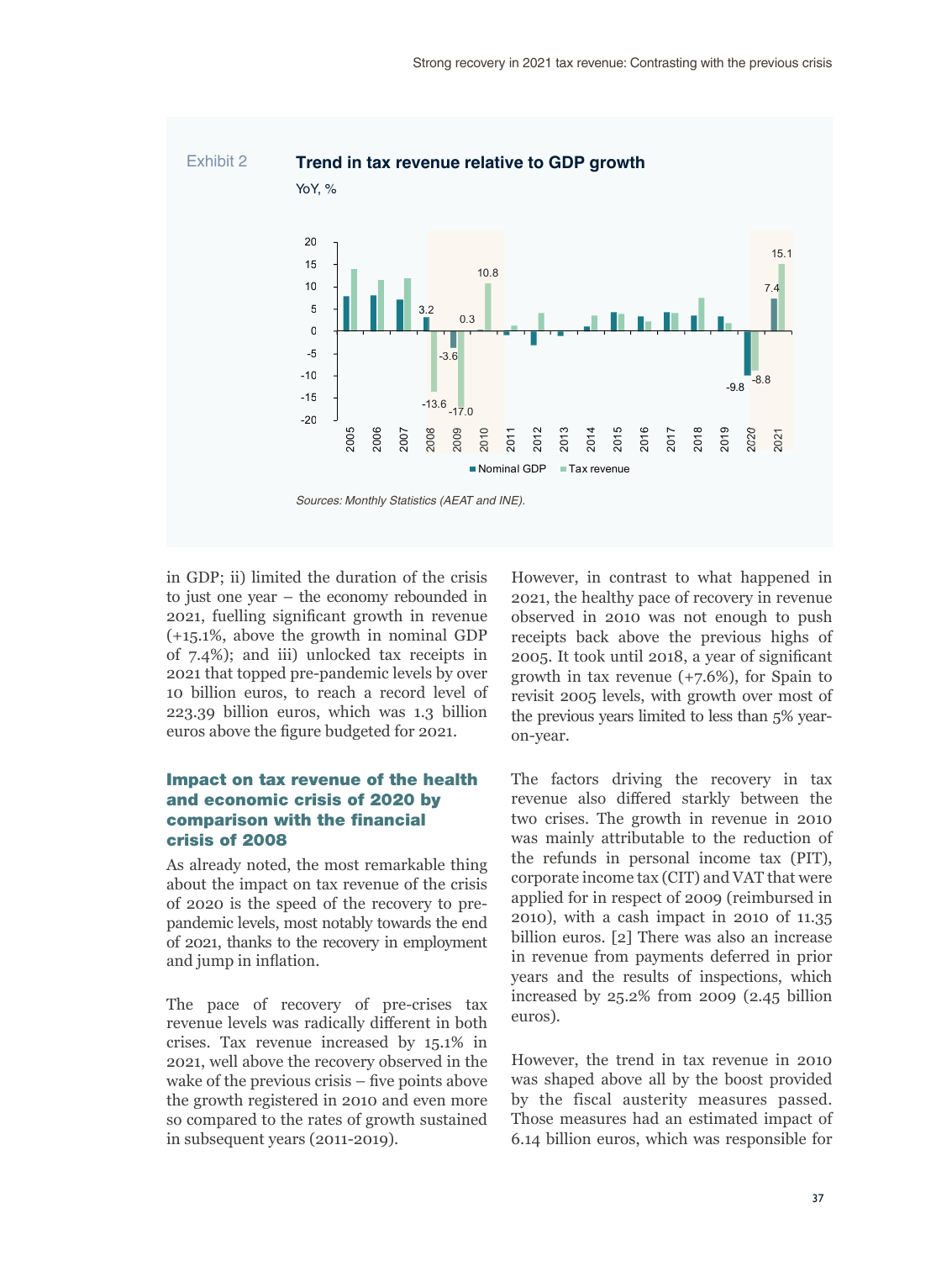" The trend in tax revenue in 2010 was shaped above all by the boost provided by the fiscal austerity measures passed, while in 2021, the main reason for growth in revenue was the recovery in the various tax bases.

revenue growth of 4.3 points. Stripping out that impact, the adjusted rate of growth in tax revenue would have fallen to 6.5%. The main tax regulation changes included partial elimination of the 400-euro tax deduction in withholdings and fractionated payments, with an impact of almost 3.9 billion euros; the increase in indirect tax rates, including VAT (impact of +2 billion euros) and excise duty (+1.19 billion euros).

In contrast, returning to 2021, the main reason for the growth in revenue was the recovery in the various tax bases, which increased by 12.7%, topping 2019 levels by 4%. On the other hand, unlike in 2020, the numerous and varied regulatory measures and changes rolled out in 2021 had a limited impact on tax revenue in net terms. Isolating the effect of the measures approved in conjunction with the 2021 state budget, a year of higher taxation wherewithal, the net impact is estimated at just 0.75% of the effective growth.

The differences are even more pronounced when we dig down into the trend in each of the main taxes in the most critical years, particularly in the case of PIT. During the

|                                                  | Impact<br>$(\epsilon$ m) | Impact on<br>revenue (%) |
|--------------------------------------------------|--------------------------|--------------------------|
| Total impact of regulatory changes, 2010         | 6,140                    | 4.30                     |
| Partial elimination of €400 deduction            | 3.890                    | 2.72                     |
| Withholdings                                     | 3,650                    | 2.56                     |
| <b>Fractionated payments</b>                     | 240                      | 0.17                     |
| 5% reduction in public wages                     | $-570$                   | $-0.40$                  |
| Increase in capital gains withholding tax to 19% | 430                      | 0.30                     |
| Reduction in job creation/maint. rate            | $-410$                   | $-0.29$                  |
| Accelerated depreciation                         | $-400$                   | $-0.28$                  |
| Increase in VAT to 18% / 8%                      | 2,010                    | 1.41                     |
| Increase in excise duty rates                    | 1.190                    | 0.83                     |

## Table 1 **Impact of new tax regulations in 2010**

*Source: AEAT, Monthly December 2010 report.*

" During the previous crisis, the drop in PIT revenue in 2009 coincided with a drop in gross household income of around 2.5%, while in contrast, in 2020, PIT was the only tax to register slight revenue growth (+1.2%). "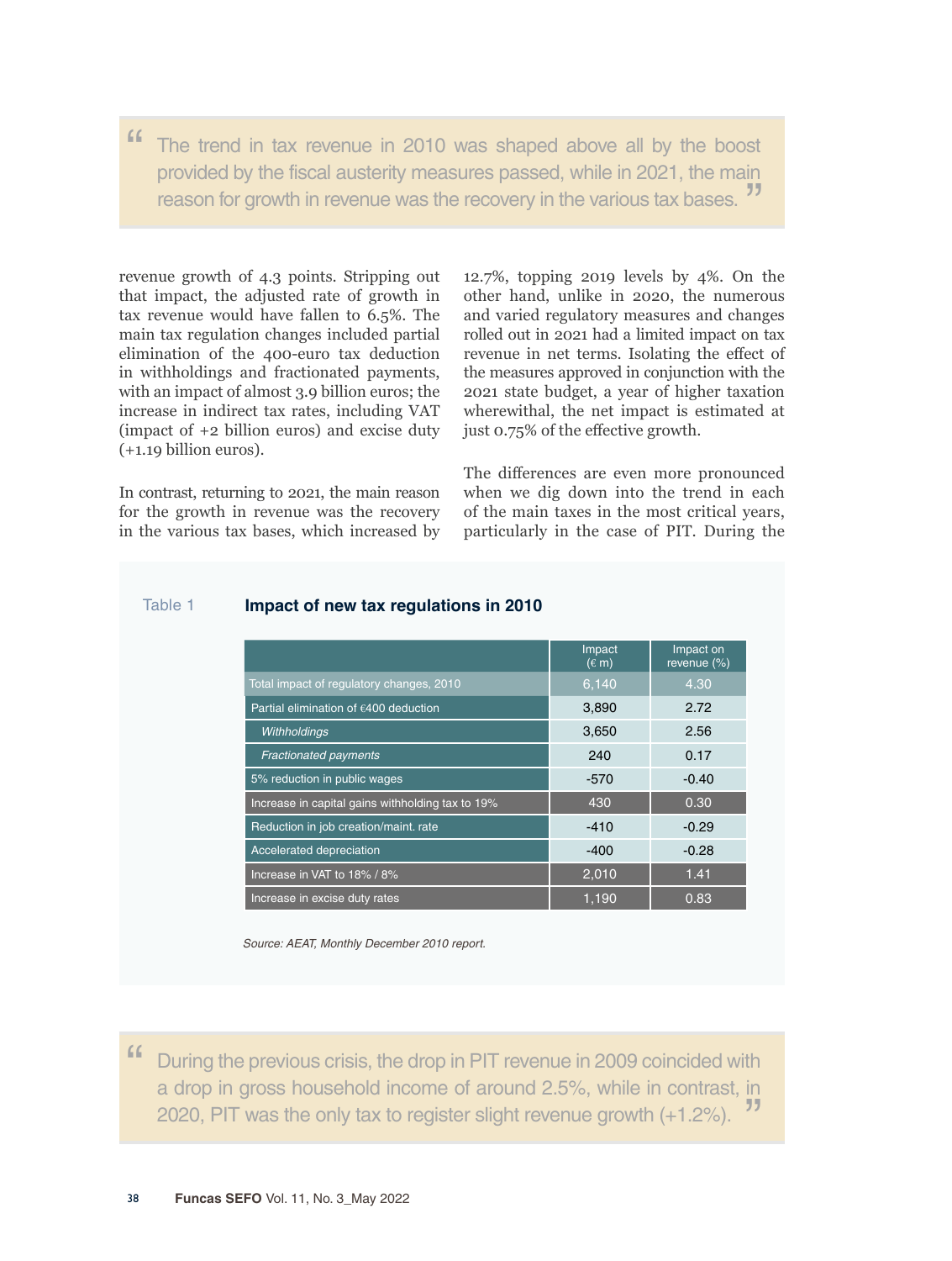## Table 2 **Impact of new tax regulations in 2021**

|                                                  | Impact<br>$(E \, m)$ | Impact on<br>revenue (%) |  |  |
|--------------------------------------------------|----------------------|--------------------------|--|--|
| Total impact of regulatory changes, 2021         | -501                 | $-0.26$                  |  |  |
| <b>Measures to facilitate liquidity</b>          | 712                  | 0.37                     |  |  |
| <b>Measures to support SMEs</b>                  | $-203$               | $-0.10$                  |  |  |
| <b>Measures related to COVID products</b>        | 9                    | 0.00                     |  |  |
| <b>Other COVID measures</b>                      | $-52$                | $-0.03$                  |  |  |
| 2021 budget                                      | 1,462                | 0.75                     |  |  |
| Increase in PIT rates                            | 131                  | 0.07                     |  |  |
| Amendment of exemption under art. 21             | 79                   | 0.04                     |  |  |
| Increased rate on sugary and sweetened beverages | 314                  | 0.16                     |  |  |
| Increased rate on insurance premiums             | 476                  | 0.25                     |  |  |
| New tax on financial transactions                | 296                  | 0.15                     |  |  |
| New tax on certain digital services              | 166                  | 0.09                     |  |  |
| <b>Measures related with electricity</b>         | $-1,605$             | $-0.83$                  |  |  |
| Electricity VAT rate cut                         | $-509$               | $-0.26$                  |  |  |
| Electricity duty rate cut                        | $-336$               | $-0.17$                  |  |  |
| Elimination of 7% generation levy                | $-760$               | $-0.39$                  |  |  |
| Income and refunds                               | $-824$               | $-0.42$                  |  |  |

*Source: Monthly December 2021 Report (AEAT).*

previous crisis, the drop in PIT revenue in 2009 coincided with a drop in gross household income of around 2.5%, compared with growth of 4% in 2008. All components of pre-tax income deteriorated, but earned income contracted the hardest (-0.4% *vs*. +7.1% in 2008) affected by the loss of paid employment (-6.2%) and slower growth in average wages. In contrast, public wage, pension and jobless claim dynamics remained positive (+8.5%), confirming their role as automatic stabilisers in times of crisis. Other components that corrected sharply were capital income (-8.6%) and income from business activities (-11.8%). In contrast, in 2020, PIT was the only tax to register slight revenue growth (+1.2%). The reason for that growth in such an adverse climate as that of the pandemic was the offsetting role played by public wages and pensions –as was the case in 2009– which registered growth

all year long, in tandem with the income support measures, such as the furlough scheme, curtailing the immediate impact on tax revenue. Note additionally with respect to the comparison with 2019, the bulk of the refunds associated with maternity benefits took place that year. [3] The 2020 result was also positively affected by a good performance in other items, including annual taxpayer returns and, less significantly, withholdings against investment funds. In the other items of income (employee withholdings in the private sector, fractionated payments by businesses, withholdings against securities capital gains and leases), the decline was the result of the general economic situation.

Corporate income tax patterns were also different, not in terms of the contraction (sharper in 2020) but rather, the recovery. After the financial crisis, it took until 2012 for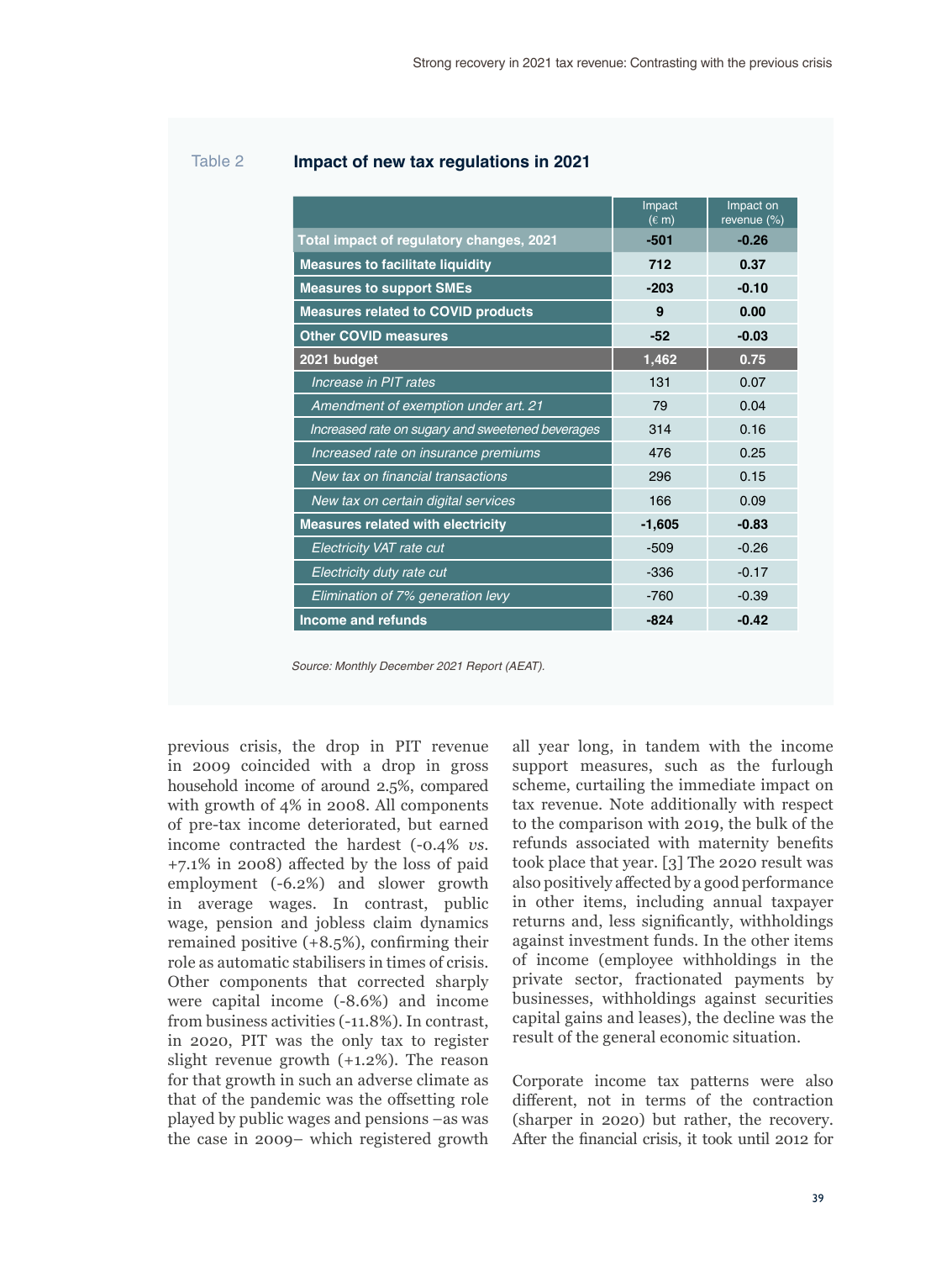## " Corporate income tax patterns were also different, not in terms of the contraction (sharper in 2020) but rather, the recovery. "

corporate income tax to take off meaningfully, albeit remaining well below the peak recorded in 2007 (44.8 billion euros). Indeed, that record has not been matched again, the second highest benchmark being 2018, when CIT revenue was 55% of that peak. However, following the sharp correction of 2020 attributable to the drop in fractionated payments, to 66% of 2019 levels, the recovery in 2021 was explosive, to over 26.6 billion euros, the highest level since 2008 (and nearly 60% of the 2007 record). It is worth highlighting the fact that that performance was impressive not only by comparison with such an adverse year as 2020, but also compared to 2019, improving 12% on that reading. That performance was driven by two circumstantial factors, which could foreshadow more moderate growth in the years to come: (i) nonrecurring transactions in 2021 (stripping them out, the growth in revenue compared to 2019 narrows to 3.1%; and (ii) the relevance of the

refunds applied for in 2018, with an impact in 2020, a pattern not repeated in 2019, such that the volume of refunds in 2021 decreased significantly year-on-year.

The differences in the correction and recovery patterns in VAT and excise duties are less pronounced. However, the contraction in VAT revenue in 2009 was far more aggressive than in 2020 (30.1% *vs*. 11.5%), shaped by the prior-year levels and the different causes of the crisis, with a particular impact on indirect taxation (bursting of the retail bubble). As already noted, in both instances, the recovery got off to a swift start and was complete within one year from the initial contraction, but the underlying drivers were different – rate hikes in 2010 *vs.* recovery in tax bases in 2021. The recovery in 2021 would have been even stronger were it not for the cut in the rate on electricity consumption applied at the end

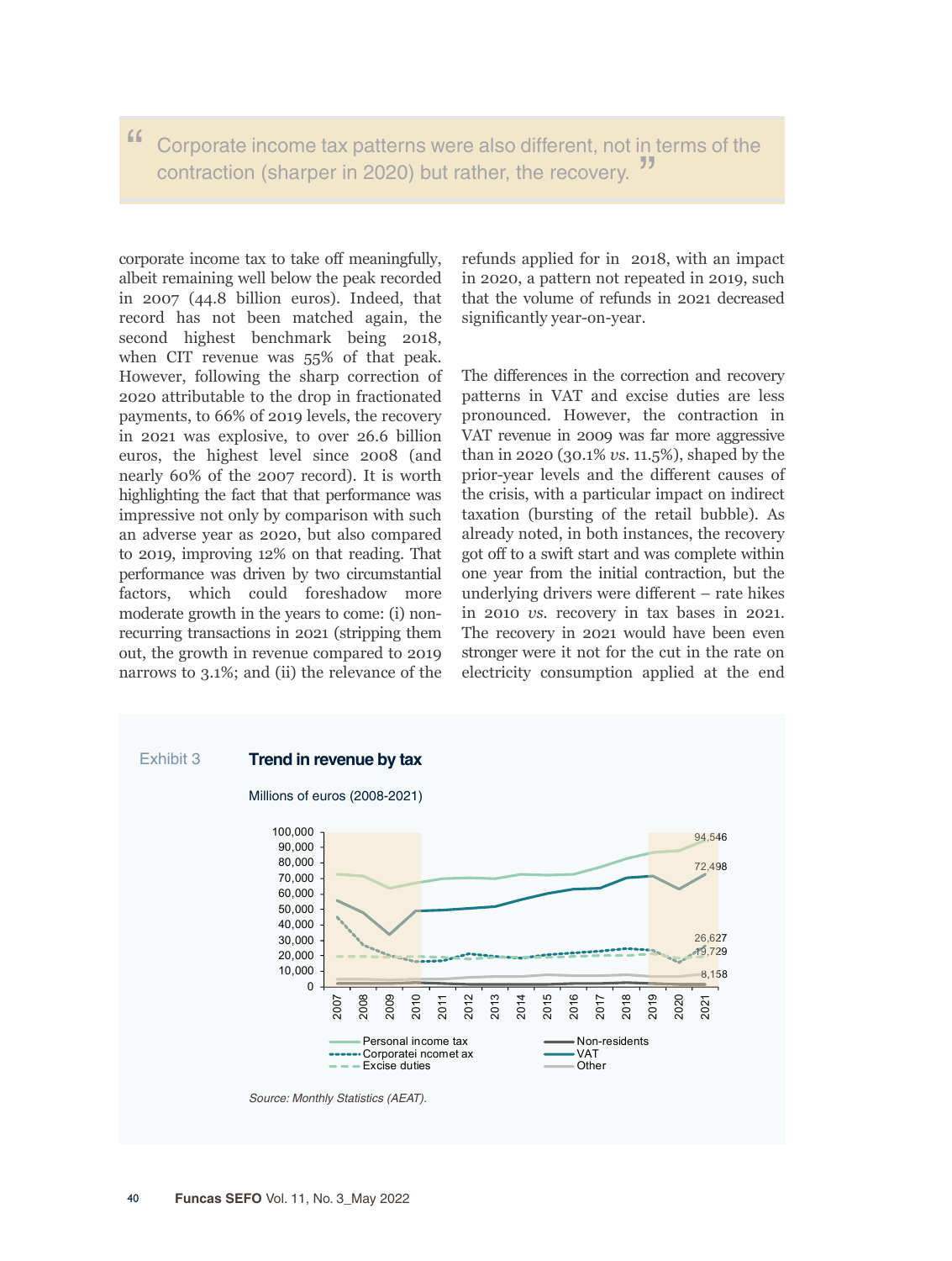

of June, which meant foregoing 500 million euros of revenue.

Note, lastly, that the buoyancy in "Other taxes" in the recent crisis is associated with new taxes introduced and the increase in the rate of tax levied on insurance premiums, with an impact of over 476 million euros. The new taxes (financial transactions and certain digital services), despite not reaching the initially forecast levels, brought in around 462 million euros in 2021.



41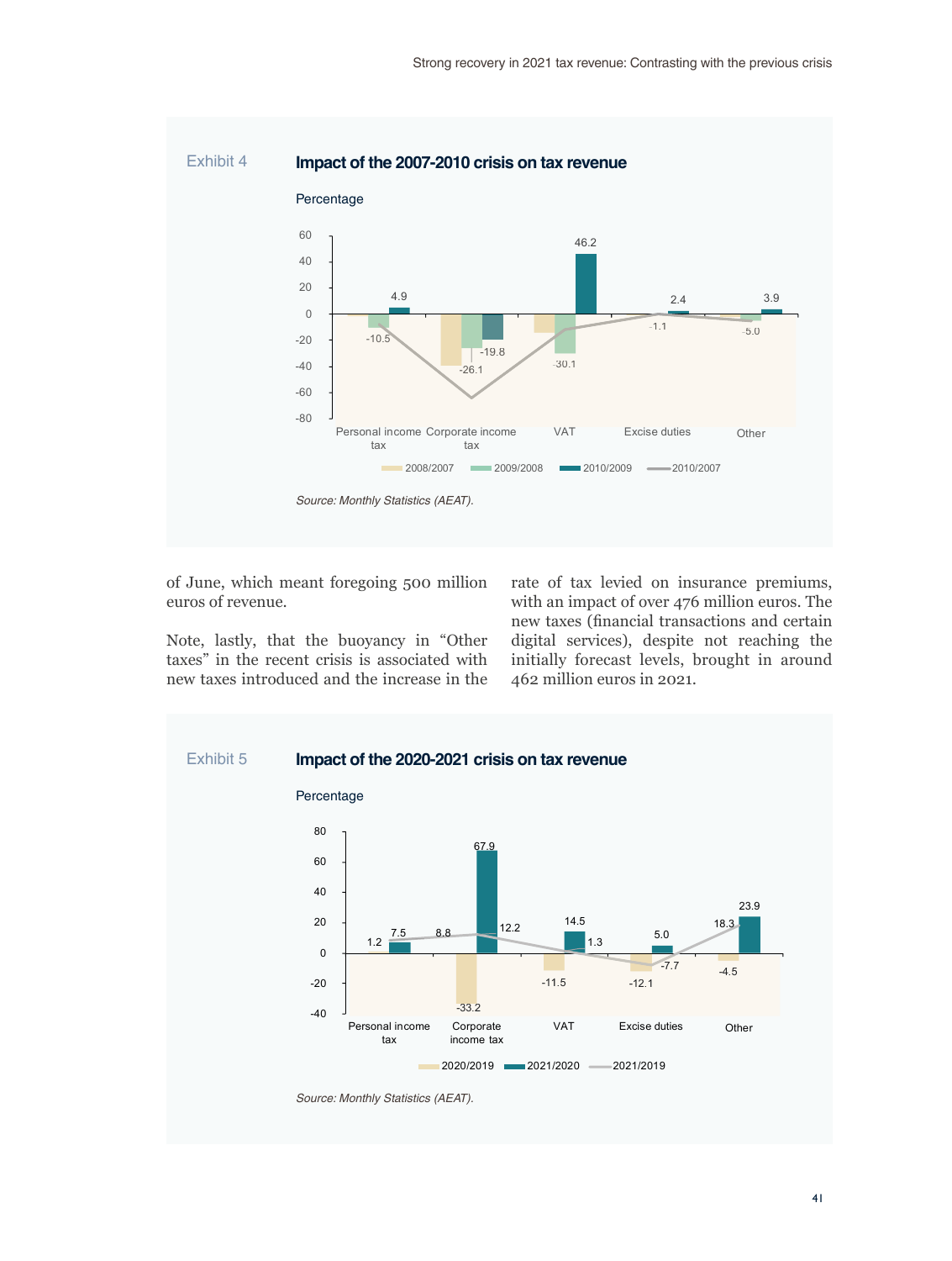" The economic context impacted the recovery in revenue throughout 2021, paving the way for the boom in the fourth quarter, when revenue amounted to 69.47 billion euros, one-third of the annual total and three percentage points above pre-pandemic averages.

## Momentum in revenue during the second half of 2021, solidity of the revenue recovery and outlook for 2022

The unique circumstances unfolding in 2021 drove tax revenue in Spain to record levels. Analysing the dynamics by quarter shows how momentum really increased during the second half of the year. The impact of the measures rolled out to contain the collateral effects of the pandemic in the form of income support measures, coupled with the arrival of the vaccine at the start of the year and its rapid rollout, unlocked a recovery in economic activity and clearcut improvement in the job market. Social security contributor numbers began to register growth from 2019 levels from June and reached 2% by December, albeit still shaped by prolongation of the furlough scheme. In parallel with that recovery in economic activity, global supply chains became disrupted, [4] triggering a spike in prices, a phenomenon that accelerated sharply towards the end of the year when inflation averaged close to 6%.

That economic context impacted the recovery in revenue throughout the year, paving the way for the boom in the fourth quarter, when revenue amounted to 69.47 billion euros, onethird of the annual total and three percentage points above pre-pandemic averages. [5]

As noted at the start of this paper, one sign of the solidity of the recovery in tax revenue in 2021 is the positive trend in the tax bases for the main taxes, which increased 12.7%, outpacing the contraction observed in 2020 (-7.5%), leaving them 4.2% above 2019

| Table 3                    | <b>Breakdown by key taxes</b><br>Millions of euros |             |         |         |         |                  |                  |                              |                                   |                                   |                  |
|----------------------------|----------------------------------------------------|-------------|---------|---------|---------|------------------|------------------|------------------------------|-----------------------------------|-----------------------------------|------------------|
|                            |                                                    | Tax revenue |         |         |         | Comp. vs. budget |                  | Comp.<br>vs. 2020<br>revenue | Comp. vs.<br>2019/2020<br>revenue | Comp. vs.<br>2018/2019<br>revenue | 2021/2019        |
|                            | <b>Budget</b><br>2021                              | 2021        | 2020    | 2019    | 2018    | Difference       | Outturn,<br>$\%$ | YoY<br>change,<br>$\%$       | YoY change,<br>%                  | YoY<br>change, %                  | YoY<br>change, % |
| Personal income tax        | 94,196                                             | 94,546      | 87,972  | 86,892  | 82,859  | 350              | 100.4            | 7.5                          | 1.2                               | 4.9                               | 8.8              |
| Corporate income tax       | 21,720                                             | 26,627      | 15,858  | 23,733  | 24,838  | 4,908            | 122.6            | 67.9                         | $-33.2$                           | $-4.4$                            | 12.2             |
| Non-resident income<br>tax | 1,417                                              | 1,828       | 1,511   | 2,369   | 2,665   | 410              | 128.9            | 20.9                         | $-36.2$                           | $-11.1$                           | $-22.9$          |
| Value added tax            | 72,220                                             | 72,498      | 63,337  | 71,538  | 70,177  | 273              | 100.4            | 14.5                         | $-11.5$                           | 1.9                               | 1.3              |
| Excise duty                | 23,150                                             | 19,729      | 18,790  | 21,380  | 20,528  | $-3,422$         | 85.2             | 5                            | $-12.1$                           | 4.1                               | $-7.7$           |
| Total tax revenue          | 222,107                                            | 223,385     | 194,051 | 212,808 | 208,685 | 1,275            | 100.6            | 15.1                         | $-8.8$                            | 2.0                               | 5.0              |

*Source: Ministry of Finance and Government.*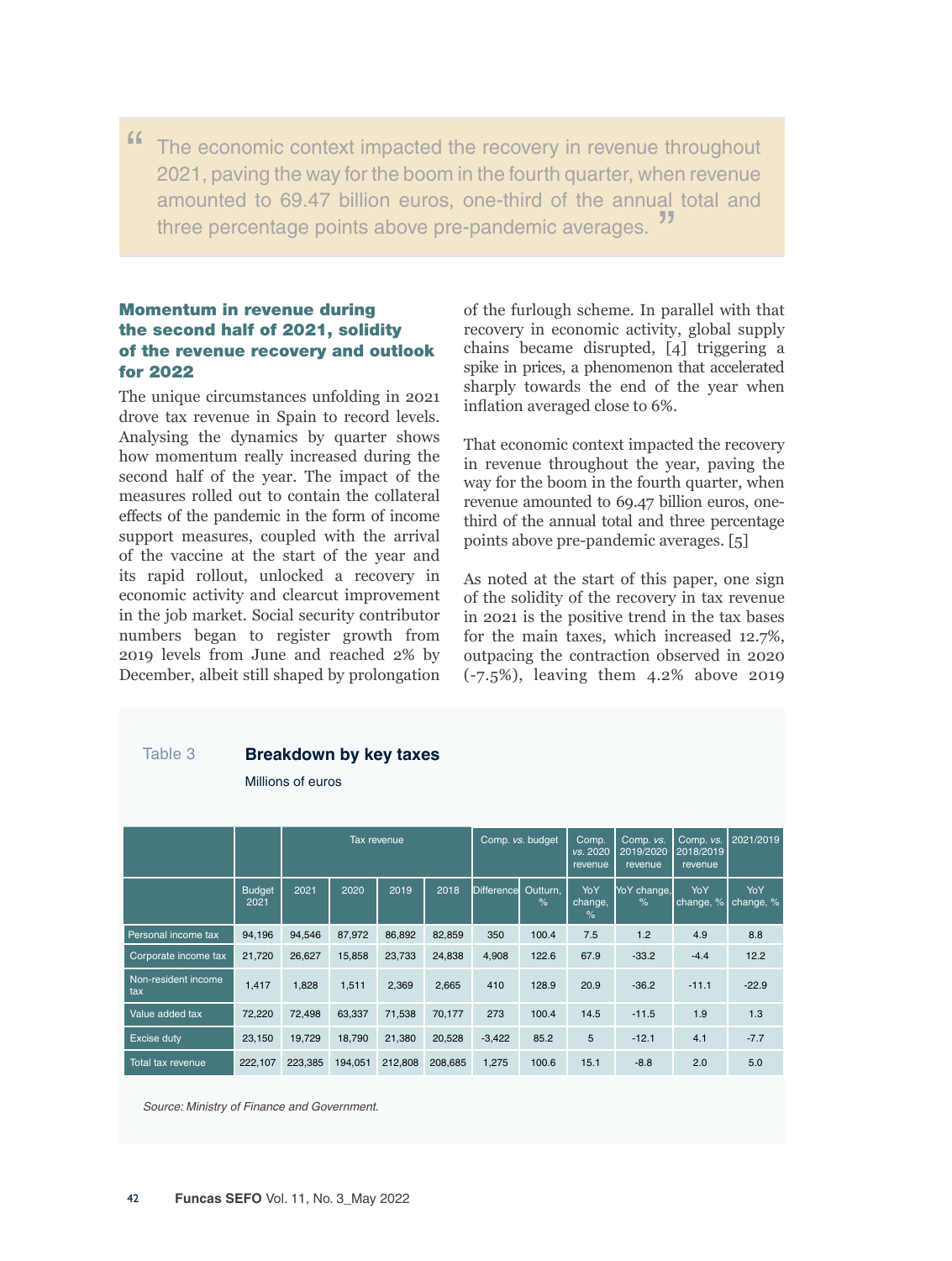

levels. The growth in tax bases topped the growth in internal demand and employee compensation (-2.5%), the macroeconomic indicator typically used as the benchmark for the former. The explanation for that disparity lies with that fact that some bases, including corporate earnings and the value of energy product consumption, which take time to trickle down to the macroeconomic indicator, drove growth in the tax bases. [6]

## Exhibit 7 **Rates of change in relative and absolute terms in tax bases and the corresponding macroeconomic indicators**





*Source: AEAT.*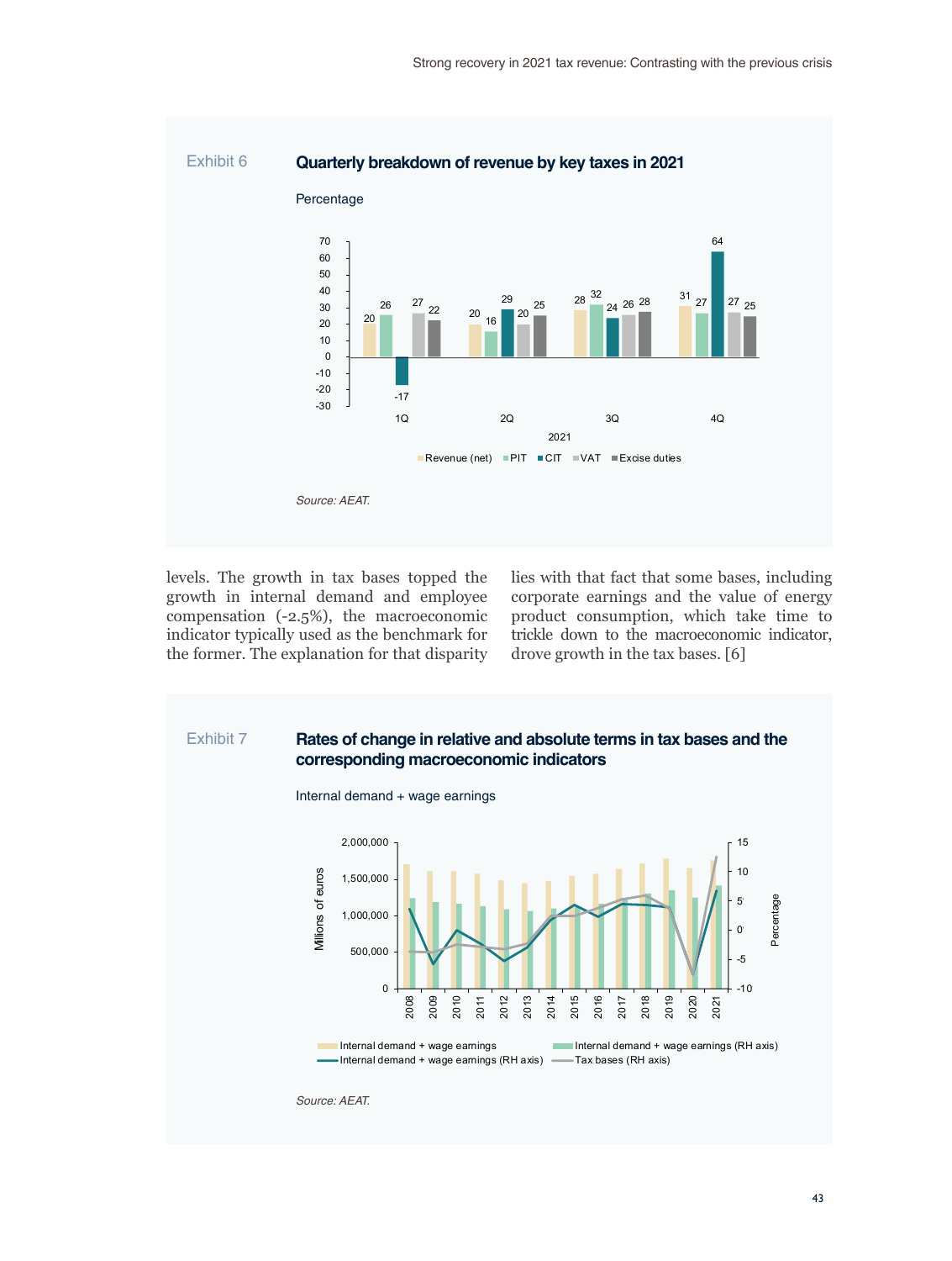

The trend in tax bases throughout 2021 was also marked by the comparison with 2020 and the various events taking place that year, namely the lockdown and business and

mobility restrictions. The start of the year was marked by moderate growth due to the spike in the caseload at the end of 2020 and start of 2021, as well as the one-off effect of

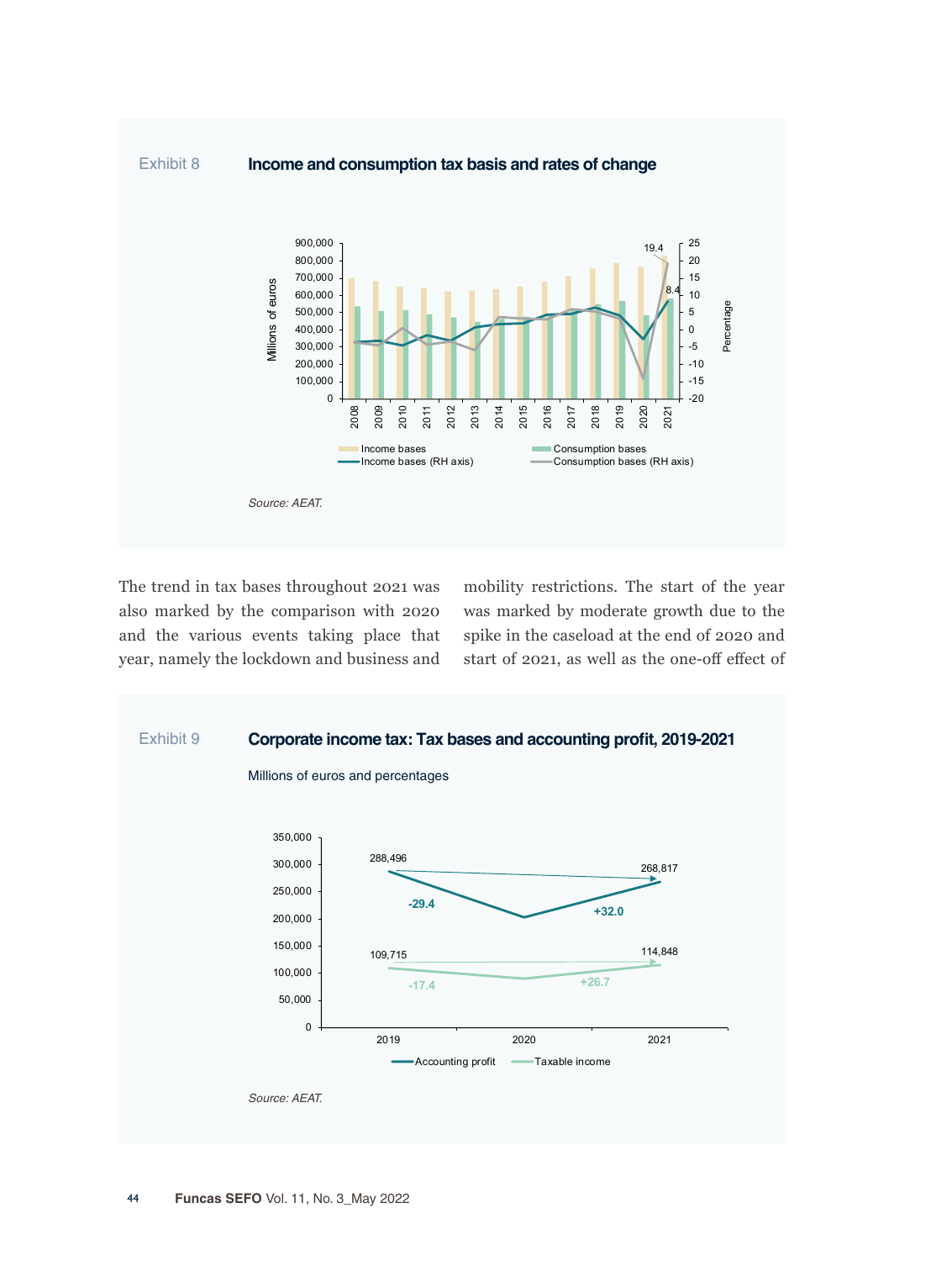" The contrast between the growth in revenue –of over 64%– in 2021 relative to that in taxable income (+26.7%) suggests that 2022 is likely to mark an inflection point with respect to 2021, which was largely attributable to circumstantial factors.

the winter storm, taking off from the second quarter, due to the contrast with the sharp contraction sustained during the harshest months of lockdown. Throughout that second half, that growth continued however, remaining above 13%.

Distinguishing between income and consumption bases, we note that the latter registered more intense growth (19.4% YoY) than the former (8.4%) due to the relatively greater deterioration of consumption in 2020, whereas income was less affected thanks to public income sources (public sector wages, pensions, furlough scheme, income support for the self-employed). Consumption really took off in the second half (spending remained below 2019 levels during the first half), boosted by inflation towards the end of the year.

It is worth taking a closer look at the trend in the corporate income tax base, which registered such strong growth in 2021, in order to assess the feasibility of that level being repeated and the prospects for growth. In 2021 the CIT tax base registered growth of 26.7% from 2020 and of 4.7% from 2019. Corporate earnings, meanwhile, registered growth of 32%, due to the contraction sustained in 2020 but also, as already noted, the impact of oneoff transactions (a bank merger and major asset sale by a corporate). By comparison, earnings remained 6.8% below 2019 levels. The fractionated payment statistics indicate that the growth in profits and tax base was higher at groups –even stripping out the one-off transactions– relative to the large companies and SMEs that file their taxes on the basis of their earnings for the year.

The contrast between the growth in revenue –of over 64%– in 2021 relative to that in taxable income (+26.7%) suggests that 2022 is likely to mark an inflection point with respect to 2021, which was largely attributable to circumstantial factors.

Looking at the health of the year-end 2021 dynamics, in 2022 it is likely, assuming that the tax system will not be reformed in line with the recommendations made by the committee of experts set up to that end, that tax revenue will register further growth, of around 4.3%, which is lower than expected when the budget was drawn up, due to the armed conflict in Europe and the likely protraction of supply chain bottlenecks. In 2022, the measures rolled out by the government in response to the war in Ukraine will reduce tax revenue –for at least one quarter– as a result of the electricity tax cuts passed. [7] The main risk lies with the potential need to leave those measures in place for longer than initially expected, considering that the ministry estimates an overall impact over a 12-month period of 10 to 12 billion euros.

It is foreseeable that the impact of lower growth will be offset by the protraction of inflation at high levels, such that we are forecasting growth in nominal GDP of 8.5% in 2022. Framed by those expectations, and in the absence of fresh shocks, tax revenue momentum should gather, underpinned by a recovery in aggregate tax bases above pre-pandemic levels.

### **Notes**

[1] Whereas in 2008 the economic and financial crisis was triggered by the bursting of the real estate bubble, the crisis of 2020 was attributable to the health emergency induced by the COVID-19 pandemic.